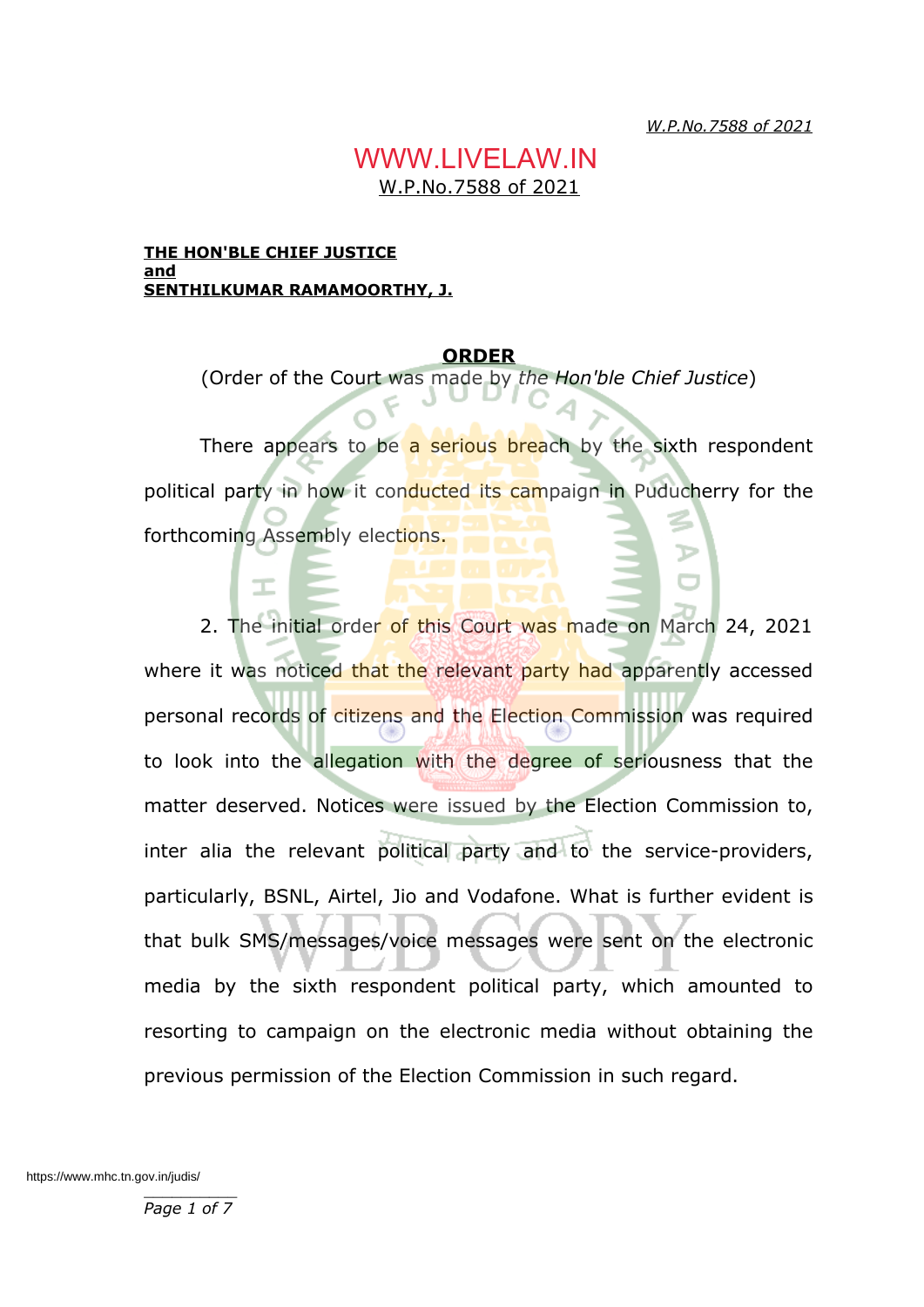3. Despite the initial order of Court being widely reported and the notice of March 07, 2021 being issued to the relevant political party, it appears to have paid no heed to the matter and continued with the campaign till about March 29, 2021, without seeking to reply to the Election Commission. According to the petitioner, the messages were received on telephone numbers that were linked to the Aadhar and not on other telephones or mobile phones which were not linked to the Aadhar. The Unique Identification Authority of India is a party to the present proceedings and such authority has maintained that no breach was detected in the security protecting the information that such authority retains.

4. According to the sixth respondent political party, it has not obtained the information from UIDAI, but such information has been garnered through the efforts of its karyakartas. The petitioner, however, finds it laughable that karyakartas would be seeking information from residents of Puducherry on a door-to-door mission and citizens would happily oblige and make over their personal details and phone numbers to such karyakartas. The petitioner insinuates that the source must be otherwise and it would not do for UIDAI to merely represent that the information did not emanate from such authority, more so since the obvious access of such political party to the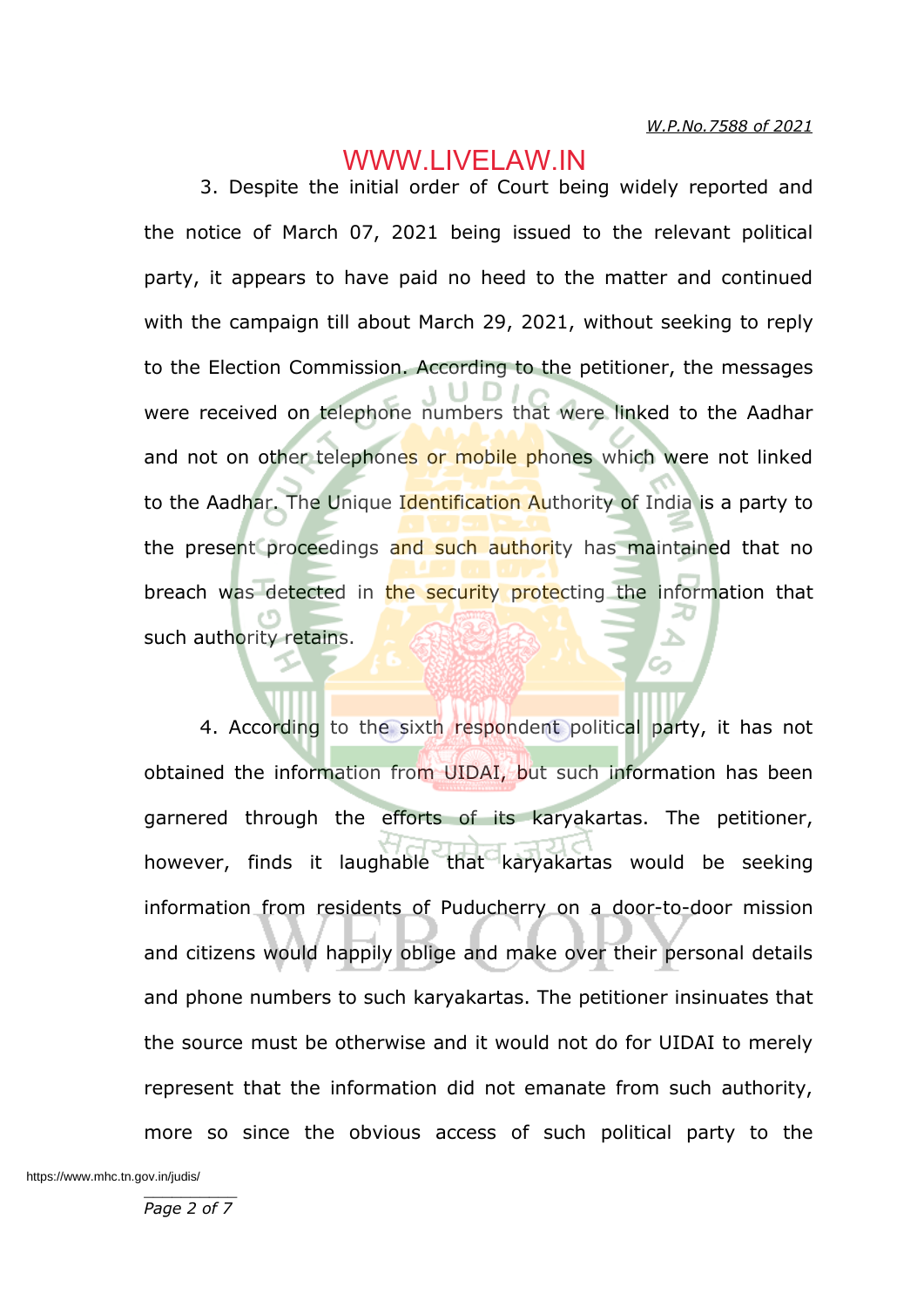authority and the information in the possession of the authority is apparent.

5. According to the sixth respondent party, it applied on March 02, 2021 and again on March 08, 2021 for permission to undertake the SMS campaign. Though some confusion has been sought to be created as to when such application was made as the Election Commission maintains that no application was received by it on March 02, 2021 or March 08, 2021, the sixth respondent party relies on documents that bear the apparent signature and rubber stamp of some election official. But, quite apart from the deliberate confusion that has been sought to be created, what is undeniable is that the sixth respondent resorted to a mode of campaign that required prior permission to be obtained, without obtaining such permission.

6. The Election Commission appeared to initially treat the matter lightly by saying that the cyber crime cell of the local police was looking into the matter. It is only upon the Court requiring the Election Commission to investigate into the issue with the degree of seriousness that it deserved that the Election Commission took some steps. It is now submitted by the Election Commission that the matter rests with the Election Commission in Delhi as to what appropriate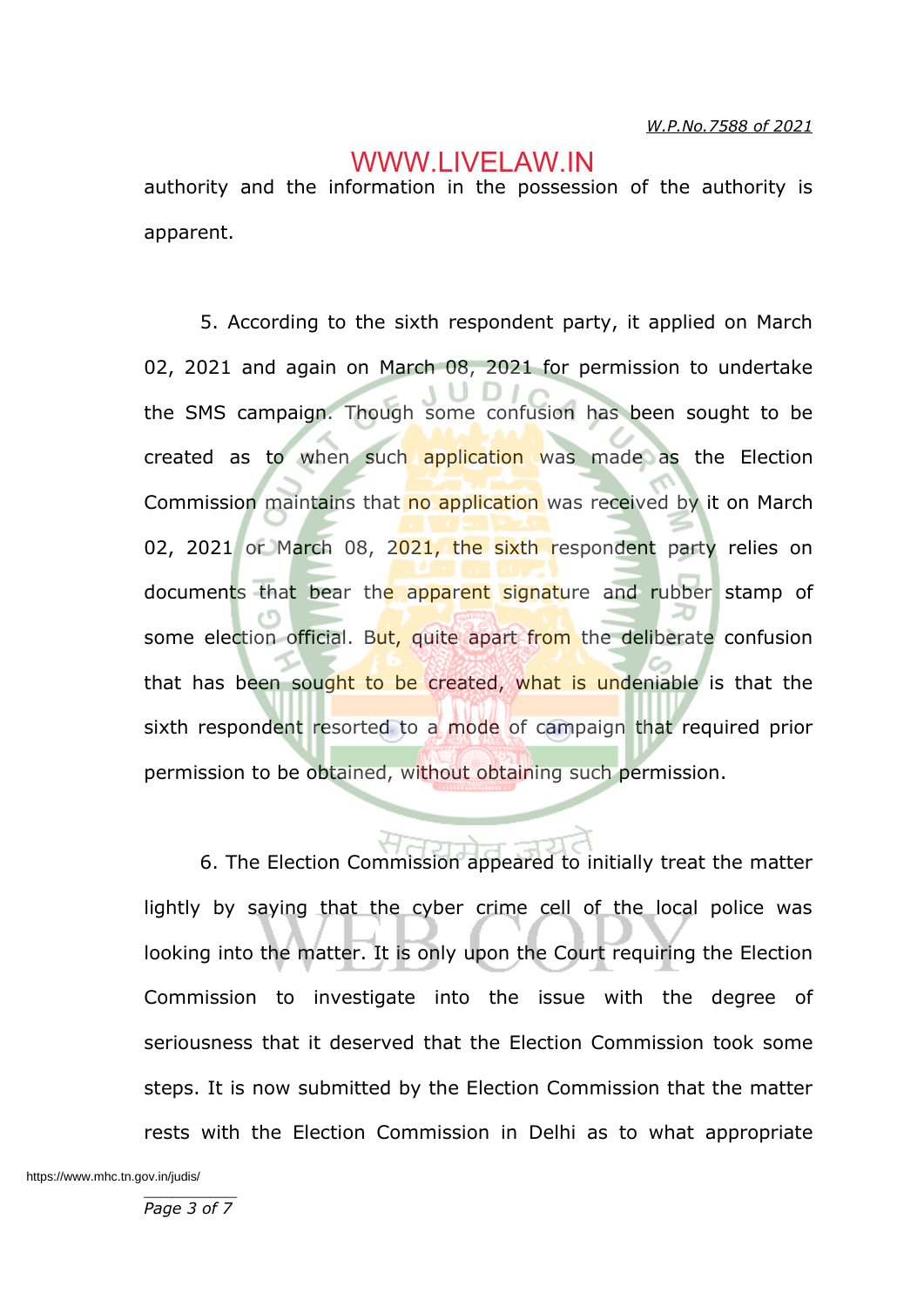action ought to be taken in the light of the facts that have emerged.

7. It is completely within the domain of the Election Commission to deal with the issue, as to whether there has been a breach of the Model Code and the consequences therefor. Apart from the unfair mileage, that the sixth respondent political party may have gained in resorting to a form of campaign without obtaining prior permission therefor as required, there is the more serious matter of the privacy of the citizens being breached. This huge aspect of the matter should not be lost in the politics of the season or the hullabaloo of the attendant campaigning.

8. There is a credible allegation which has been squarely levelled that only mobile phones linked to the Aadhar have received the SMS/messages. It is incumbent on the UIDAI to provide an adequate answer. There is no doubt that such body would treat and guard the information regarding citizens that it possesses with a degree of responsibility and an appropriate inquiry would be conducted to ascertain the source of the leak, if any. It is completely unacceptable that such information would have been obtained by karyakartas as suggested by the sixth respondent political party.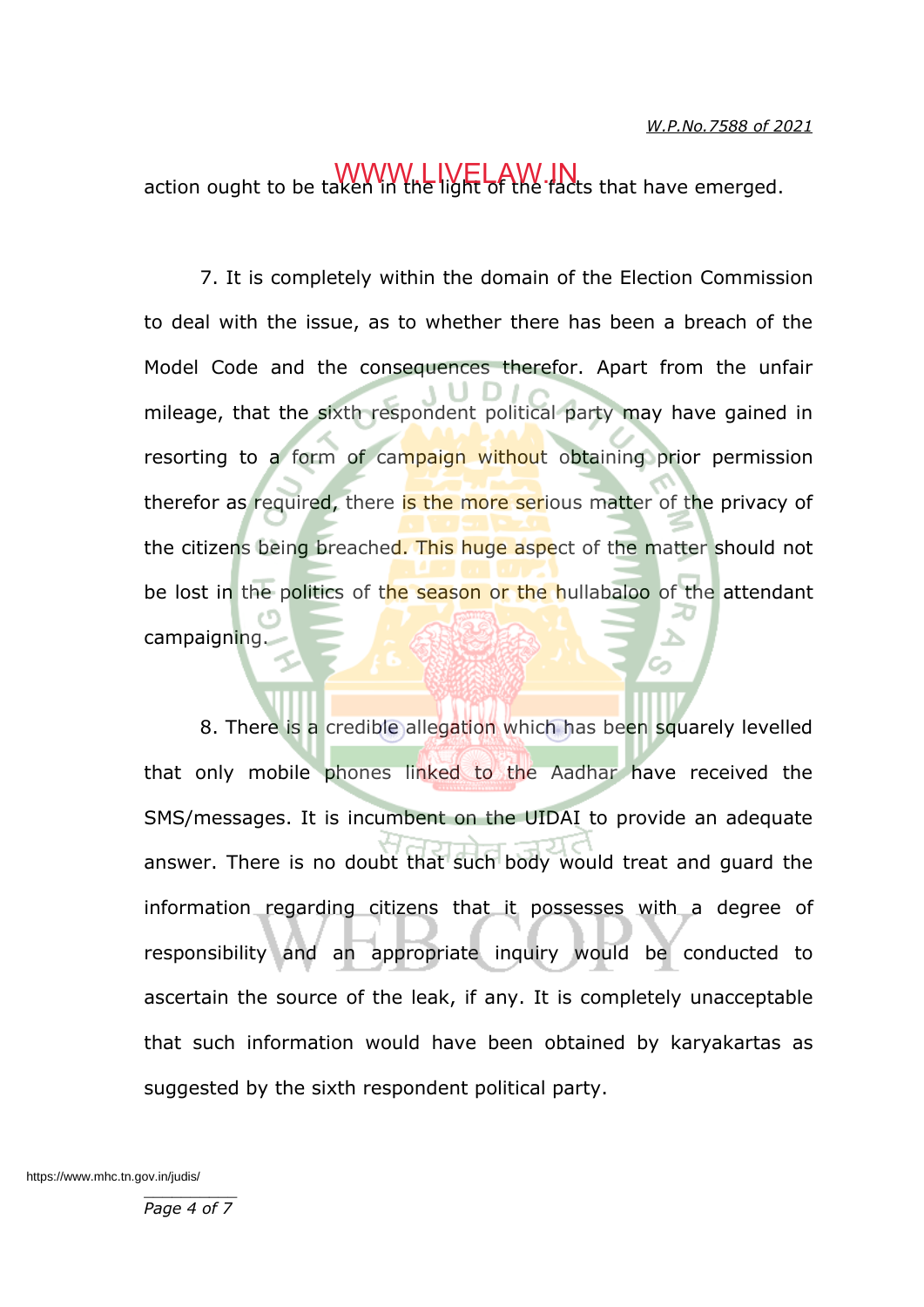9. There is no doubt that the criminal investigation which has been initiated will continue and that the Election Commission will not put a lid on the matter and will deal with the perceived breach in accordance with law. Most importantly, the UIDAI is required to answer how details and particulars furnished to it in confidence by citizens and in the hope that the confidentiality would be preserved, may not have been adequately protected.

10. The matter will appear six weeks hence and after the forthcoming elections are done and dusted, for appropriate answers to be received. It needs to be emphasized that it is the stand of the Election Commission that such Commission "is under the constitutional mandate ... to protect the privacy and profiling of electors and ... shall take all precautionary measures". At paragraph 16 of the Election Commission's action-taken-report filed on March 25, 2021, such Commission has also asserted as follows :

> "16 ... It is noteworthy to mention that the privacy and profiling of electoral rolls has been a serious concern as it makes the electors vulnerable. one of the key issues concerning data mining is that it can be used to cause serious security problems. It is further relevant to mention herein that the way in which data is used in elections in India as well as for political campaigns is highly privacy invasive much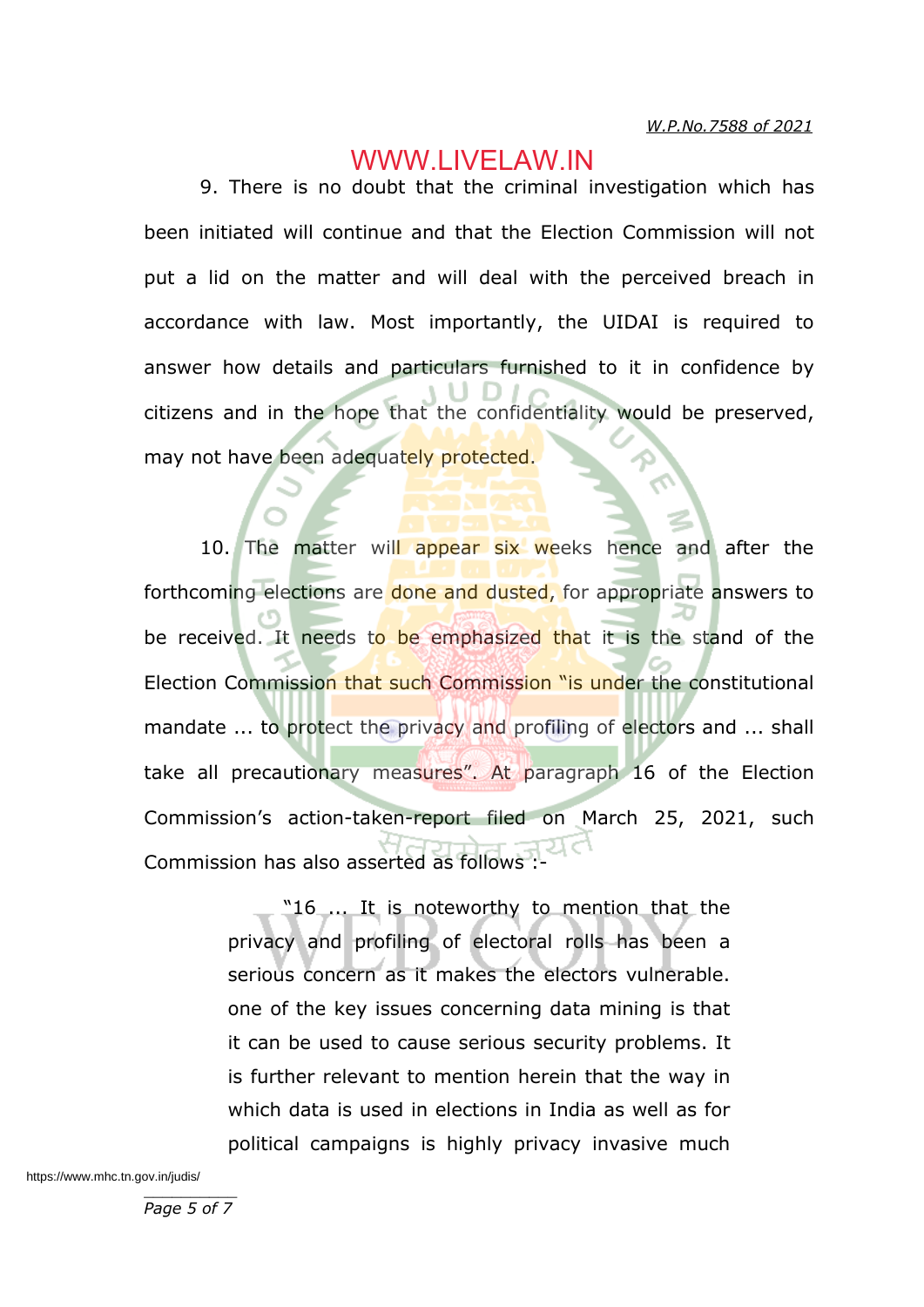less, raises important and substantial security questions, and has a very strong potential to undermine faith in the democratic process, thereby defeating the very purpose of free and fair election. The ECI is under a Constitutional obligation/mandate and therefore is duty bound to ensure free and fair election in India by controlling, supervising and directing if not preventing the micro voter targeting through data mining and enriching the data with more specifics with the help of electoral rolls."

11. If only to not undermine the faith in the democratic process in the country and to ensure the conduct of free and fair elections, all respondent authorities need to provide answers as sought

₩

12. List the matter on 11.06.2021.

kpl

 $(S.B., CJ.)$   $(S.K.R., J.)$ 01.04.2021

\_\_\_\_\_\_\_\_\_\_ https://www.mhc.tn.gov.in/judis/